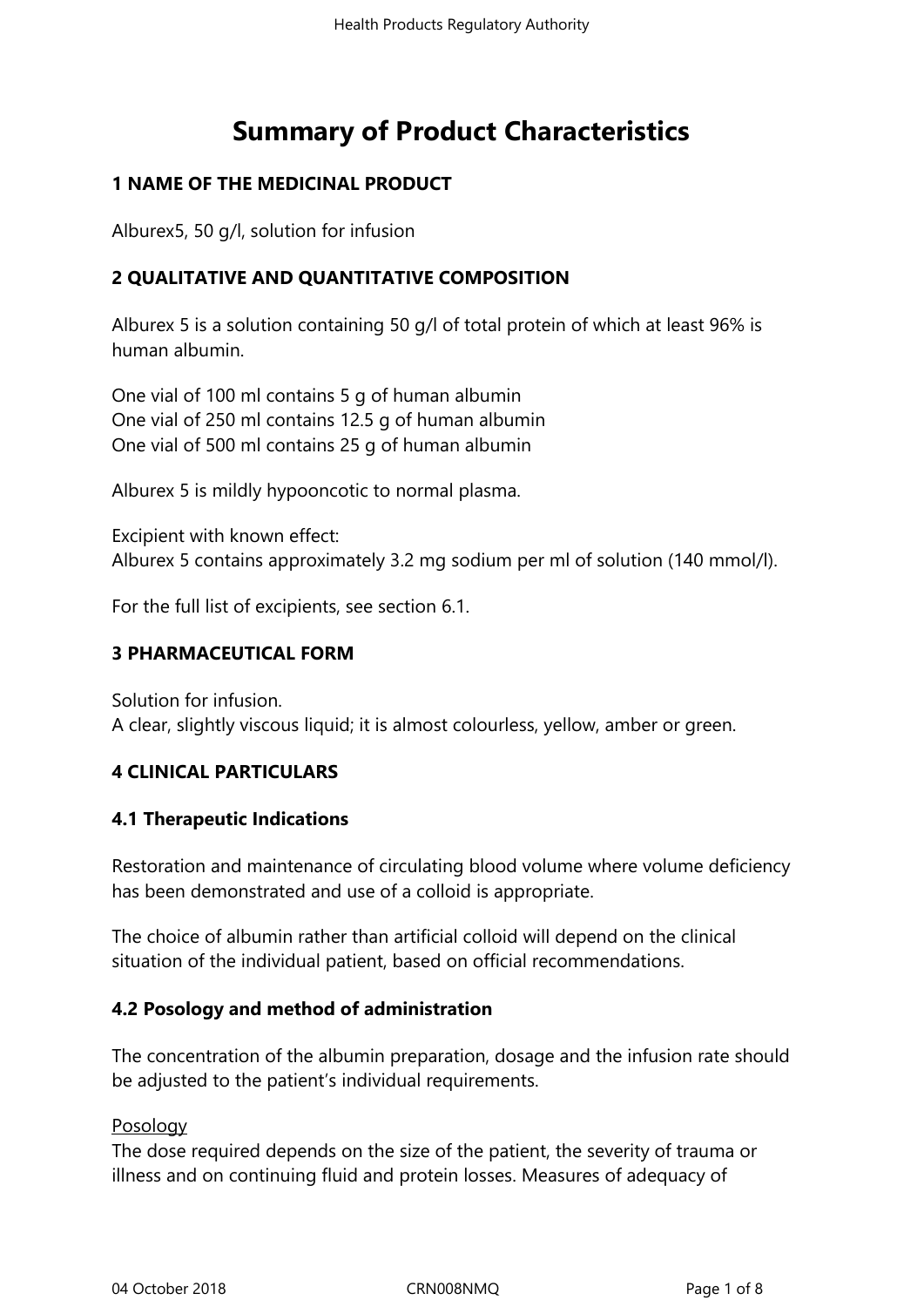circulating volume and not plasma albumin levels should be used to determine the dose required.

If human albumin is to be administered, haemodynamic performance should be monitored regularly; this may include:

- arterial blood pressure and pulse rate
- central venous pressure
- pulmonary artery wedge pressure
- urine output
- electrolyte
- haematocrit / haemoglobin

### *Paediatric population*

The posology in children and adolescents (0-18 years) should be adjusted to the patient's individual requirements.

### Method of administration

Human albumin should be administered by the intravenous route only. The infusion rate should be adjusted according to the individual circumstances and the indication.

In plasma exchange the infusion rate should be adjusted to the rate of removal.

# **4.3 Contraindications**

Hypersensitivity to albumin preparations or to any of the excipients listed in section 6.1.

### **4.4 Special warnings and precautions for use**

Suspicion of allergic or anaphylactic type reactions requires immediate discontinuation of the infusion. In case of shock, standardmedical treatment for shock should be implemented.

Albumin should be used with caution in conditions where hypervolaemia and its consequences or haemodilution could represent a special risk for the patient. Examples of such conditions are:

- · decompensated cardiac insufficiency
- · hypertension
- · oesophageal varices
- · pulmonary oedema
- · haemorrhagic diathesis
- · severe anaemia
- · renal and post-renal anuria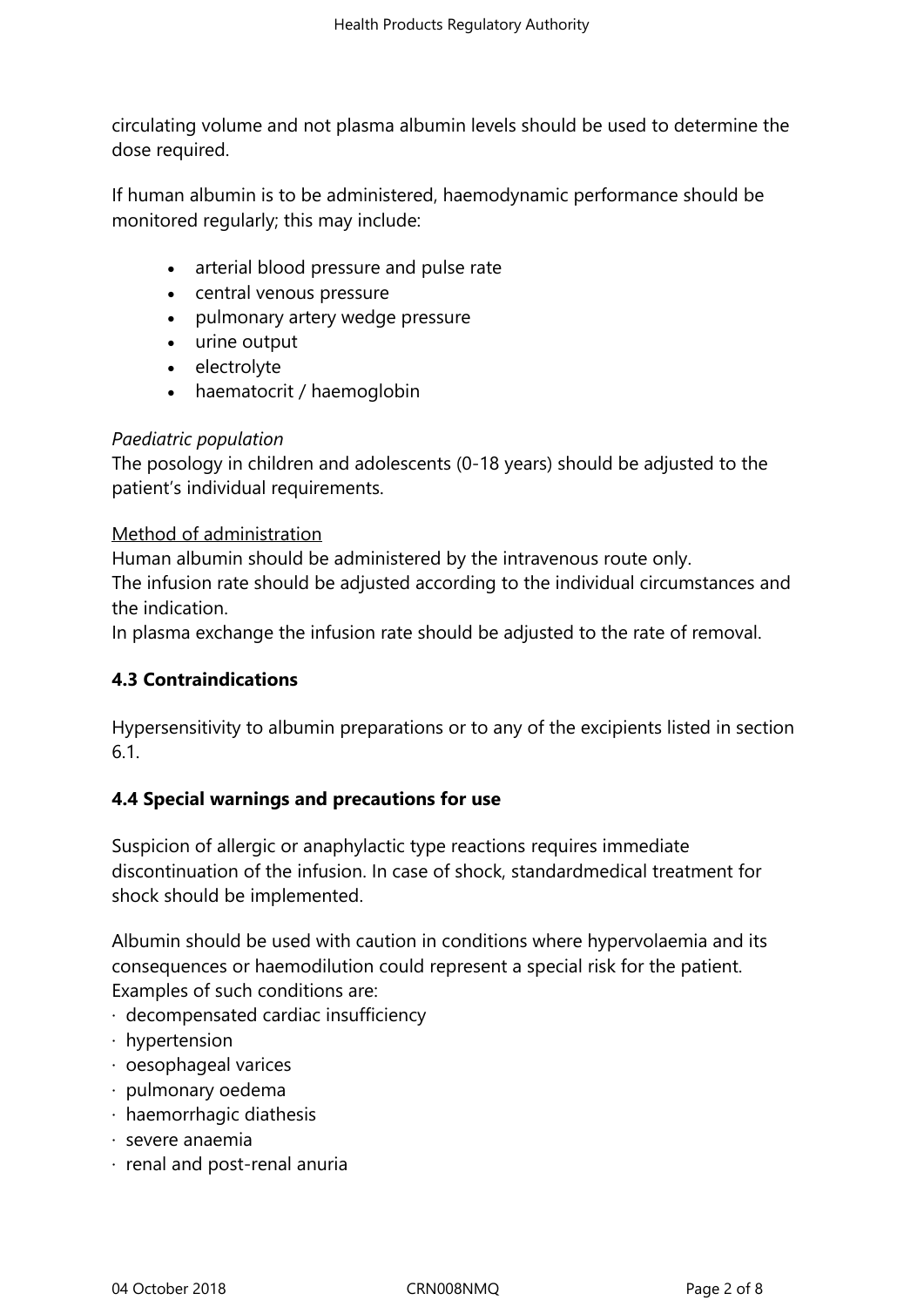200–250 g/l human albumin solutions are relatively low in electrolytes compared to the 40–50 g/l human albumin solutions. When albumin is given, the electrolyte status of the patient should be monitored (see section 4.2) and appropriate steps taken to restore or maintain the electrolyte balance.

If comparatively large volumes are to be replaced, controls of coagulation and haematocrit are necessary. Care must be taken to ensure adequate substitution of other blood constituents (coagulation factors, electrolytes, platelets and erythrocytes).

Hypervolaemia may occur if the dosage and infusion rate are not adjusted to the patient's circulatory situation. At the first clinical signs of cardiovascular overload (headache, dyspnoea, jugular vein congestion), or increased blood pressure, raised venous pressure and pulmonary oedema, the infusion is to be stopped immediately.

Alburex 5 contains approximately 3.2 mg sodium per ml of solution (140 mmol/l). That should be taken into consideration for patients on a controlled sodium diet.

# Transmissible agents

Standard measures to prevent infections resulting from the use of medicinal products prepared from human blood or plasma include selection of donors, screening of individual donations and plasma pools for specific markers of infection and the inclusion of effective manufacturing steps for the inactivation/removal of viruses. Despite this, when medicinal products prepared from human blood or plasma are administered, the possibility of transmitting infective agents cannot be totally excluded. This also applies to unknown or emerging viruses and other pathogens.

There are no reports of virus transmissions with albumin manufactured to European Pharmacopoeia specifications by established processes.

It is strongly recommended that every time that Alburex 5 is administered to a patient, the name and batch number of the product are recorded in order to maintain a link between the patient and the batch of the product.

# **4.5 Interaction with other medicinal products and other forms of interactions**

No specific interactions of human albumin with other medicinal products are known.

# **4.6 Fertility, pregnancy and lactation**

### **Pregnancy**

No animal reproduction studies have been conducted with Alburex 5. Its safety for use in human pregnancy has not been established in controlled clinical trials and therefore it should only be given with caution to pregnant women.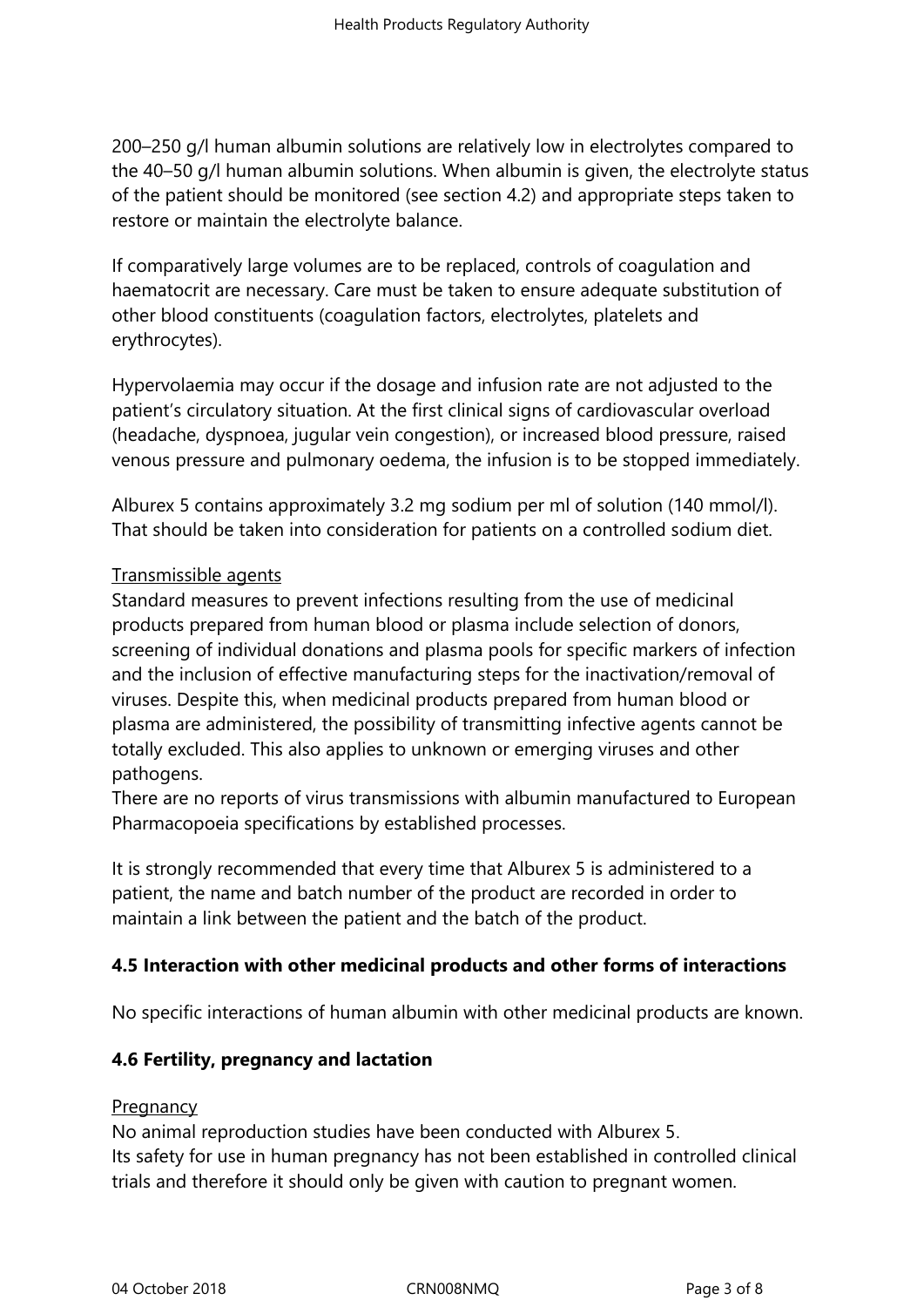However, clinical experience with albumin suggests that no harmful effects on the course of pregnancy, or on the foetus and the neonate are to be expected.

## Breast-feeding

It is unknown whether Alburex 5 is excreted in human milk. Since human albumin is a normal constituent of human blood, treatment of the nursing mother with Alburex 5 is not expected to present a risk to the breastfed newborn/infant.

## Fertility

No animal reproduction studies have been conducted with Alburex 5. However, human albumin is a normal constituent of human blood and harmful effects on fertility are not expected.

# **4.7 Effects on ability to drive and use machines**

No effects on the ability to drive and use machines have been observed.

# **4.8 Undesirable effects**

## Summary of the safety profile

Mild reactions with human albumin solutions such as flush, urticaria, fever and nausea occur rarely. These reactions normally disappear rapidly when the infusion rate is slowed down or the infusion is stopped. Very rarely, severe allergic reactions such as anaphylactic shock may occur. In these cases, the infusion should be stopped immediately and an appropriate treatment should be initiated.

## Tabulated list of adverse reactions

The summary table below presents the adverse reactions which have been observed with Alburex during the post-marketing phase, according to the MedDRA system organ classification (SOC and Preferred Term Level).

As the postmarketing reporting of adverse reactions is voluntary and from a population of uncertain size, it is not possible to reliably estimate the frequency of these reactions.

| Hence the frequency category "not known (cannot be estimated from the available |  |  |  |
|---------------------------------------------------------------------------------|--|--|--|
| data)" is used.                                                                 |  |  |  |
|                                                                                 |  |  |  |

| MedDRA System Organ Class   Adverse Reaction |                                       | Frequency |
|----------------------------------------------|---------------------------------------|-----------|
| (SOC)                                        |                                       |           |
| Immune system disorders                      | Hypersensitivity reactions (including | Not known |
|                                              | anaphylaxis and shock)                |           |
| Gastrointestinal disorders                   | Nausea                                | Not known |
| Skin and subcutaneous tissue                 | Flush, urticaria                      | Not known |
| disorders                                    |                                       |           |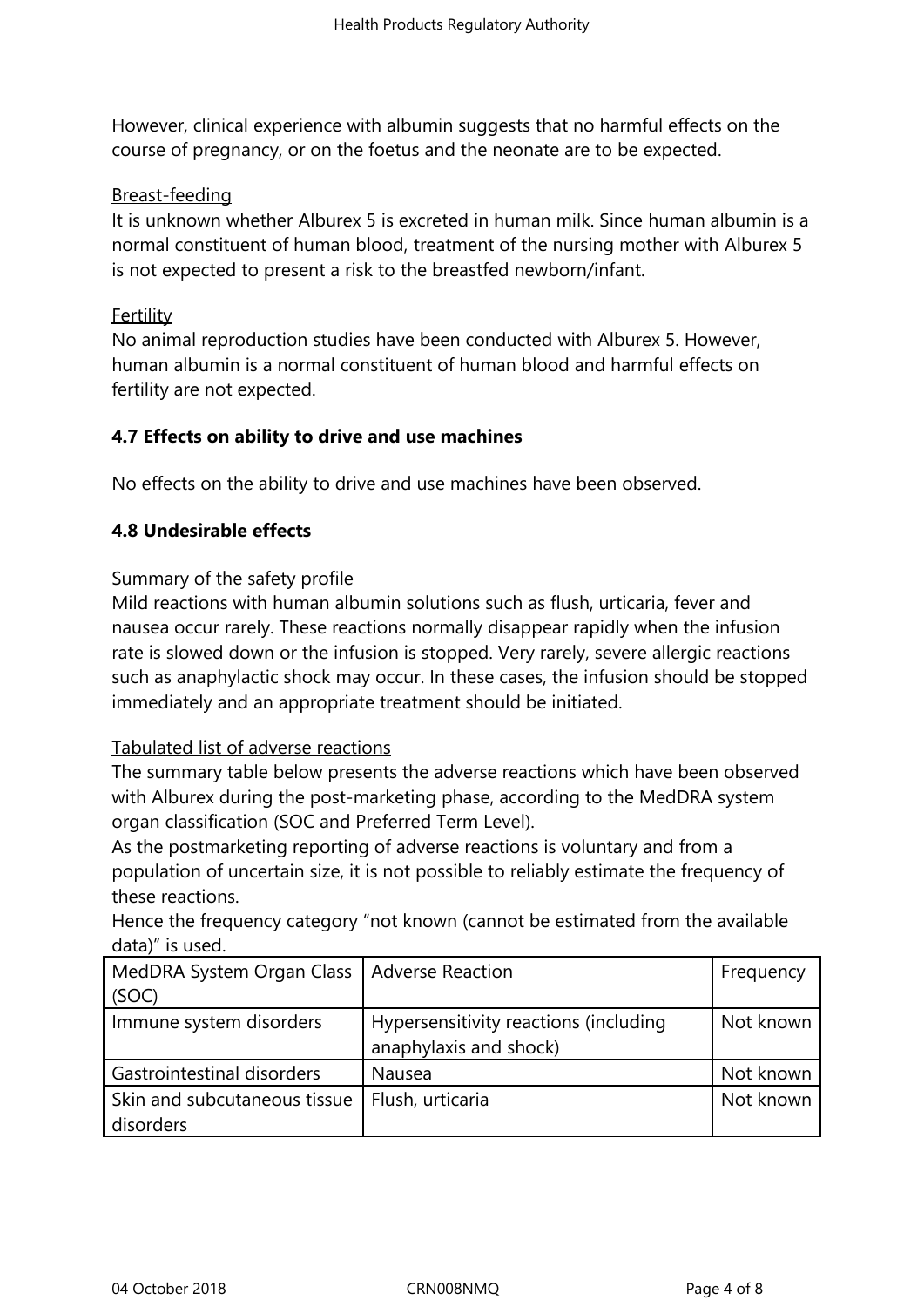| MedDRA System Organ Class   Adverse Reaction<br>(SOC)   |       | Frequency |
|---------------------------------------------------------|-------|-----------|
| General disorders and<br>administration site conditions | Fever | Not known |

# Reporting of suspected adverse reactions

Reporting suspected adverse reactions after authorisation of the medicinal product is important. It allows continued monitoring of the benefit/risk balance of the medicinal product. Healthcare professionals are asked to report any suspected adverse reactionsvia HPRA Pharmacovigilance, Earlsfort Terrace, IRL - Dublin 2; Tel: +353 1 6764971; Fax: +353 1 6762517. Website: www.hpra.ie; Email: medsafety@hpra.ie

For safety information with respect to transmissible agents, see section 4.4.

# **4.9 Overdose**

Hypervolaemia may occur if the dosage and infusion rate are too high. At the first clinical signs of cardiovascular overload (headache, dyspnoea, jugular vein congestion) or increased blood pressure, raised central venous pressure and pulmonary oedema, the infusion should be stopped immediately and the patient's haemodynamic parameters carefully monitored.

# **5 PHARMACOLOGICAL PROPERTIES**

# **5.1 Pharmacodynamic properties**

Pharmacotherapeutic group: plasma substitutes and plasma protein fractions, ATC code: B05AA01.

Human albumin accounts quantitatively for more than half of the total protein in the plasma and represents about 10% of the protein synthesis activity of the liver.

Physico-chemical data: human albumin 50 g/l is mildly hypooncotic to normal plasma.

The most important physiological functions of albumin results from its contribution to oncotic pressure of the blood and transport function. Albumin stabilises circulating blood volume and is a carrier of hormones, enzymes, medicinal products and toxins.

# **5.2 Pharmacokinetic properties**

# **Distribution**

Under normal conditions, the total exchangeable albumin pool is 4–5 g/kg body weight, of which 40–45% is present intravascularly and 55–60% in the extravascular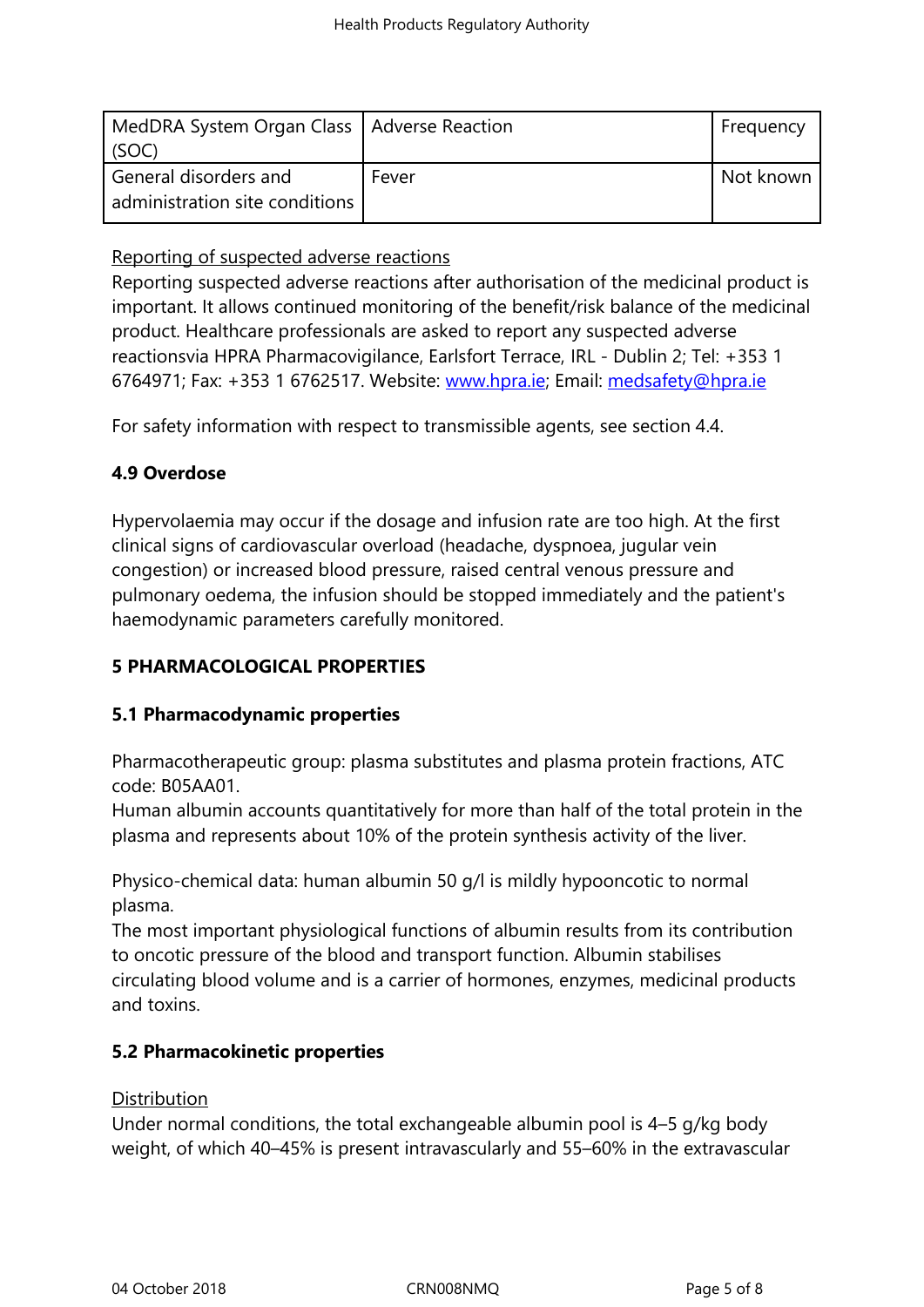space. Increased capillary permeability will alter albumin kinetics and abnormal distribution may occur in conditions such as severe burns or septic shock.

## Elimination

Under normal conditions, the average half-life of albumin is about 19 days. The balance between synthesis and breakdown is normally achieved by feedback regulation. Elimination is predominantly intracellular and due to lysosome proteases.

In healthy subjects, less than 10% of infused albumin leaves the intravascular compartment during the first 2 hours following infusion. There is considerable individual variation in the effect on plasma volume. In some patients the plasma volume can remain increased for some hours. However, in critically ill patients, albumin can leak out of the vascular space in substantial amounts at an unpredictable rate.

# **5.3 Preclinical safety data**

Human albumin is a normal constituent of human plasma and acts like physiological albumin.

In animals, single dose toxicity testing is of little relevance and does not permit the evaluation of toxic or lethal doses or of a dose-effect relationship. Repeated dose toxicity testing is impracticable due to the development of antibodies to heterologous protein in animal models.

To date, human albumin has not been reported to be associated with embryo-foetal toxicity, oncogenic or mutagenic potential. No signs of acute toxicity have been described in animal models.

# **6 PHARMACEUTICAL PARTICULARS**

# **6.1 List of excipients**

Sodium N-acetyltryptophanate 4 mmol/l Sodium caprylate 4 mmol/l Sodium chloride q.s. to a sodium content of 140 mmol/l Water for injections q.s. to 1 liter

### **6.2 Incompatibilities**

Human albumin must not be mixed with other medicinal products, whole blood and packed red cells.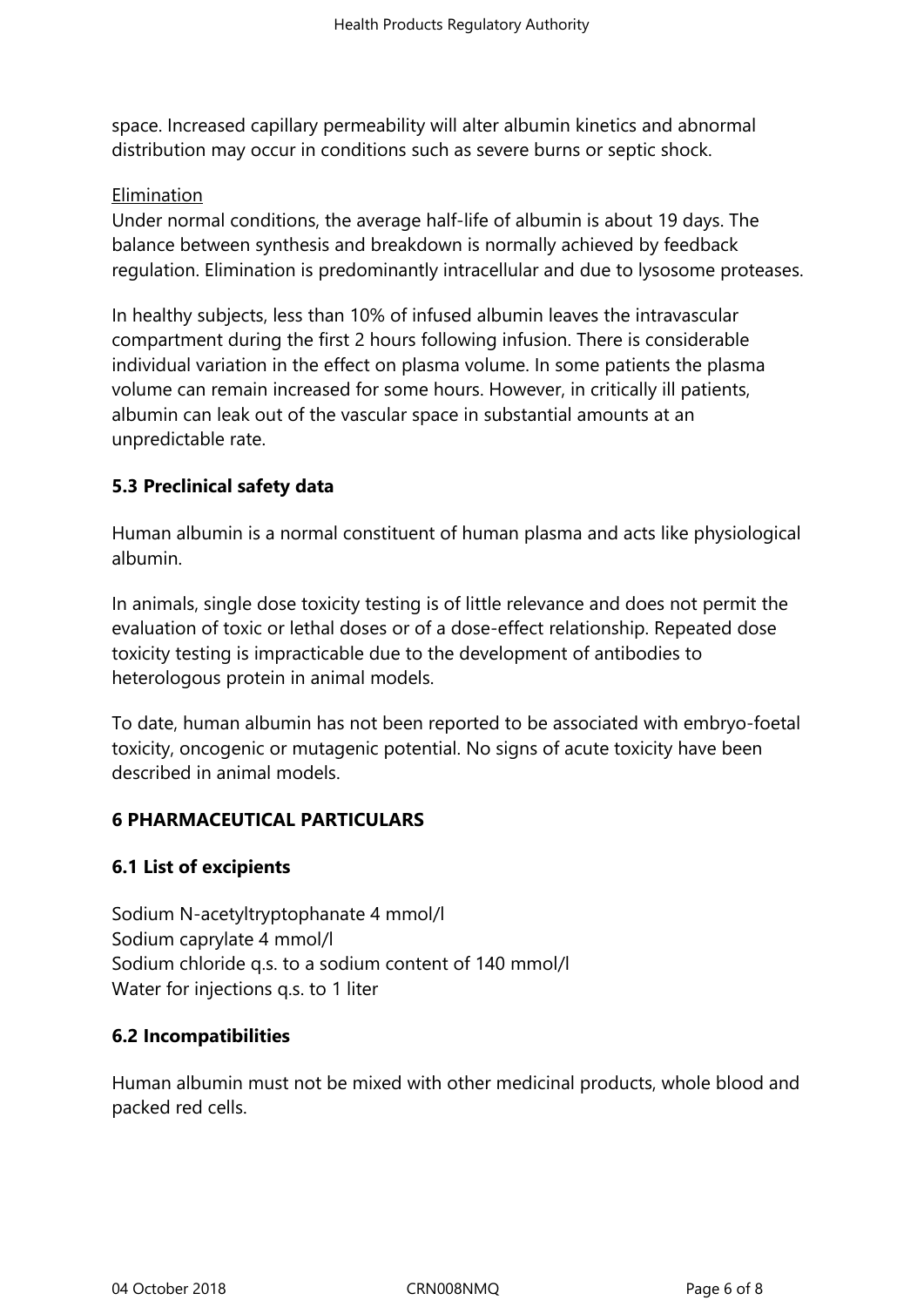# **6.3 Shelf life**

3 years.

## **6.4 Special precautions for storage**

Do not store above 25 °C. Do not freeze. Keep the vial in the outer carton in order to protect from light.

# **6.5 Nature and contents of container**

100 ml of solution in a single vial (glass type II) with a stopper (halogenated synthetic elastomer).

250 ml of solution in a single vial (glass type II) with a stopper ( halogenated synthetic elastomer).

500 ml of solution in a single vial (glass type II) with a stopper ( halogenated synthetic elastomer).

1 vial per pack (5 g/100 ml, 12.5 g/250 ml, 25 g/500 ml).

Not all pack sizes may be marketed.

# **6.6 Special precautions for disposal and other handling**

The solution can be directly administered by the intravenous route.

Albumin solutions must not be diluted with water for injections as this may cause haemolysis in recipients.

If large volumes are administered, the product should be warmed to room or body temperature before use.

Do not use solutions which are cloudy or have deposits. This may indicate that the protein is unstable or that the solution has become contaminated.

Once the vial has been opened, the contents should be used immediately

Any unused medicinal product or waste material should be disposed of in accordance with local requirements.

# **7 MARKETING AUTHORISATION HOLDER**

CSL Behring GmbH Emil-von-Behring-Strasse 76 35041 Marburg Germany

### **8 MARKETING AUTHORISATION NUMBER**